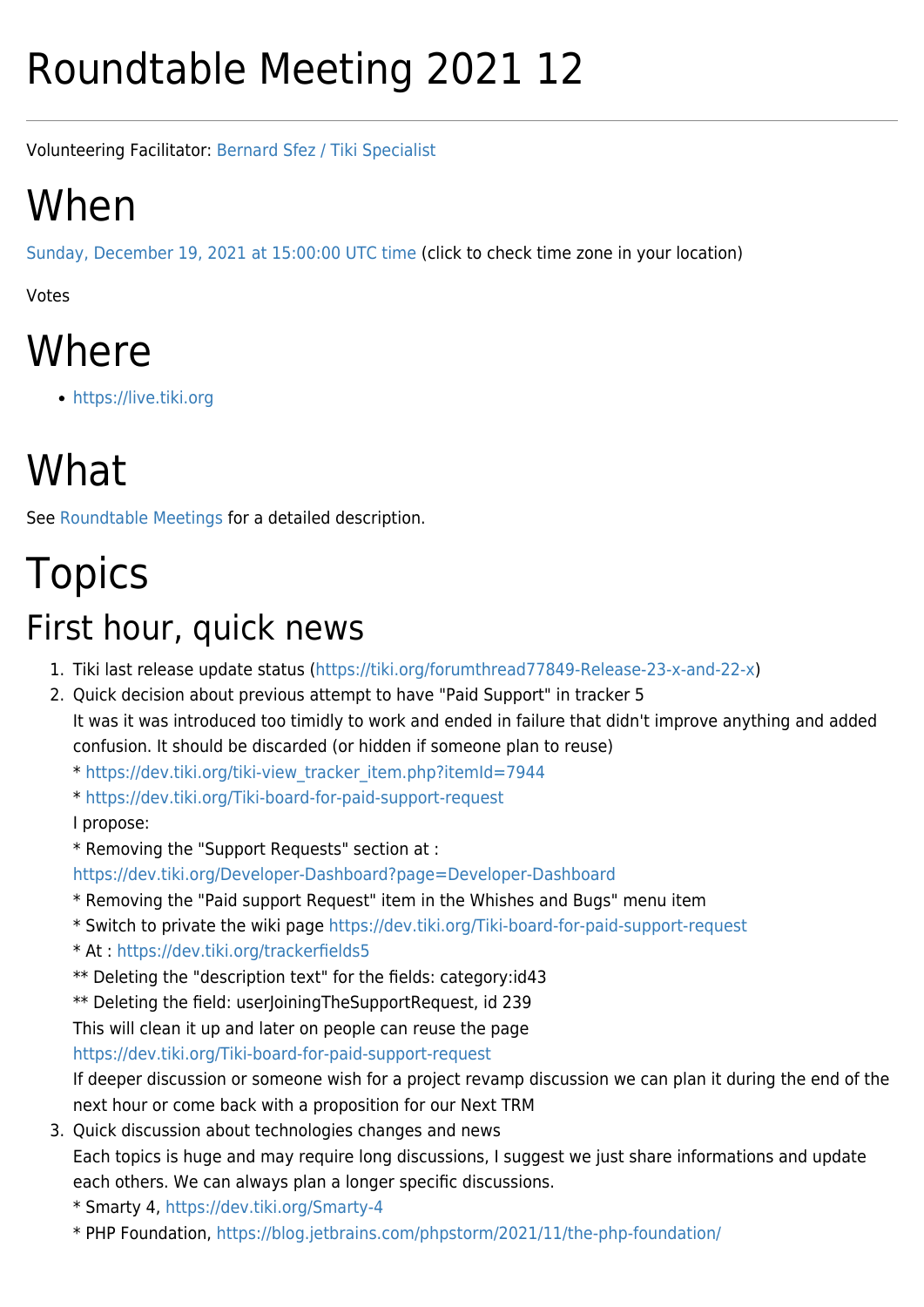\* Manticore Search (to replace ElasticSearch ?), <https://dev.tiki.org/Manticore-Search>

4. Chosen replaced for Select2 ([https://select2.org\)](https://select2.org) Chosen was deprecated and not updated anymore so it at Benn replaced in Tiki23 with Select2 (<https://doc.tiki.org/Tiki23#Select2>)

5. ...

put your topic (max. 5-10 minutes) into the list above

#### Second hour, longer topics

- 1. [Selenium Tests](https://www.selenium.dev/) (or alternatives) to set up semiautomatic or automatic tests prior to commits or at commit time. See also [Testing](http://dev.tiki.org/Testing). Related to Marc's topic How to Have Fewer Bugs in Tiki (Torsten) Subtopics:
	- 1. Do we need/want and if yes which tool ... is Selenium the tool we should use or try?
	- 2. Resources ... where we install Selenium (or alternative), payment of the resource, management of the server
	- 3. Test development ... Torsten likes to give it a try and learn to write tests ... more people needed for (if possible) connection to Git, respectively to do automatization and to send error messages to developers (ex: new code / fix brakes this test related to that feature, please check or contact member XYZ)
	- 4. Best practices for developers ...
- 2. Translations ... what will be the (near) future procedure and where to put and find a guideline
	- 1. Maybe we need to decide new best practices or general rules for translations and leave Transifex? ideas, objections etc.
		- 1. Objection: We just got new Slovak language translations via user on Transifex
		- 2. Suggestion: at some point after setting up Translation guidelines a six month *translation run* for the major languages. Similar to what we did in 2010 with German and French. Ex: Q3 and Q4 2022.
- 3. Feedback and discussion about the Tiki.org top bar menu and the landing pages design/revamp and the UX
- 4. ...

### Recording

[https://recordings.rna1.blindsidenetworks.com/citadelrock/d559965849921585c1849af03b7a51638700d9](https://recordings.rna1.blindsidenetworks.com/citadelrock/d559965849921585c1849af03b7a51638700d979-1639925889128/presentation/) [79-1639925889128/presentation/](https://recordings.rna1.blindsidenetworks.com/citadelrock/d559965849921585c1849af03b7a51638700d979-1639925889128/presentation/)

### Follow-Up

Support paid request removed on the 26/12/2021

put your follow up action(s) when you're done into the list above

# Chat log